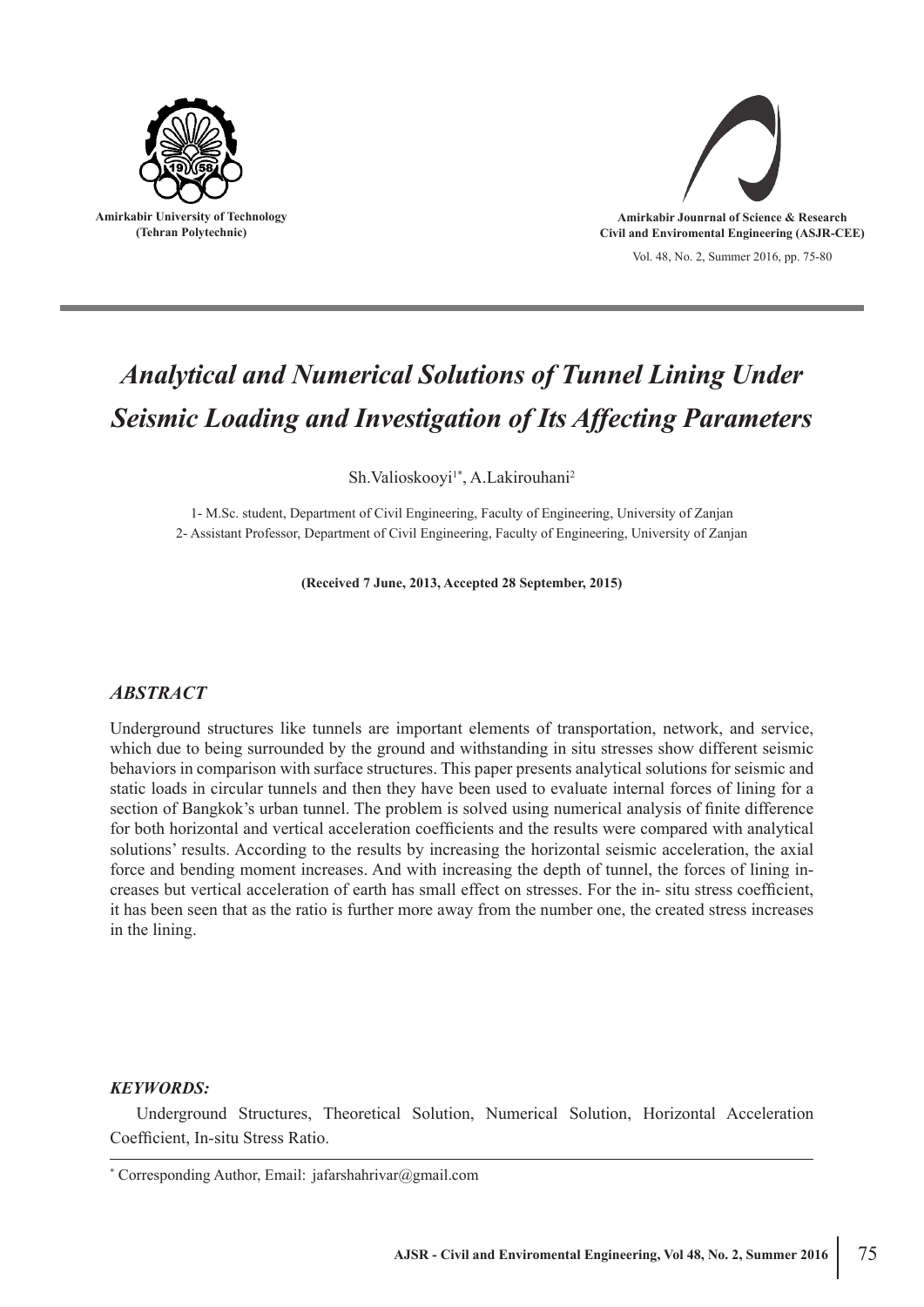#### **1- INTRODUCTION**

Tunnels generally have a better performance against seismic loads in comparison with surface structures, where until before 1995, they were not designed against dynamic loads. However, the earthquakes that occurred in 1990s caused severe damages to some of the tunnels. Thereafter, dynamic analysis of tunnels attracted the attention of researchers. In order to understand the behavior of tunnels under seismic loads, the tunnel does not need to undergo a certain accelerometer for its behavior to be evaluated. Because, it incurs a heavy cost. Instead, it is possible to apply the equivalent shear load on the boundaries of the desired area, then measure the distortion and ovalling deformation of the tunnel and accordingly obtain the forces exerted on the coating. This is the direction most scientists have gone through to achieve the coating force. For example, Einstein and Schwartz (1979) presented simple analytical solutions for bending force and moment in the tunnel coating exposed to static loads [2]. Wang (1993) together with Penzien and Wu (1998) proposed closed solutions for calculation of the forces in the tunnel coating subject to equivalent static transformation [7.8]. Hashash et al (2001 and 2005) reported a significant difference between the solutions by Wang and Penzien in the calculation of forces in the tunnel coating previously compared with a numerical method [3,4]. Bobet (2003) developed the static relations of Einstein and Schwartz to determine seismic loads in the coating of tunnels [1]. Another analytical solution focusing on PTTO was presented by Kyung-Ho Park in 2009 dealing with calculation of the relations between displacements and interactive forces of coating-soil using spring elasticity coefficient [5].

Here, a circular tunnel with a diameter of R subject to horizontal and vertical accelerations caused by seismic loads has been considered. In general, the state of tensions surrounding the tunnel can be stated as follows [6]. Where,  $\sigma_{v}$  and  $\sigma_{h}$  are horizontal and vertical tensions, respectively,  $\tau$  is the shear tension,  $k_{v}$  and  $k_{k}$  are vertical and horizontal acceleration coefficients respectively, K is the lateral pressure coefficient of earth,  $\gamma$  and is the average specific gravity of the Earth from the ground up to the depth of H. Through assuming elastic behavior and according to the principle of superposition, one can divide this state into two figures demonstrated below: state one (1) is equivalent to exertion of and loads (on behalf of the static loads)  $\sigma_{v}$  and  $\sigma_{h}$  state two (2) that is obtained directly from the earth horizontal acceleration, which is a representative of seismic loads.



**Figure 1. SCEMATIC VIEW OF THE PROBLEM LOADING [6].**

Note that unlike the suggestion proposed above for the shear tension, in previous studies such as the solution by Penzien and Wu (1998) together with Hashash et al (2001,2005), this tension used to be obtained through shear strain of the  $\gamma_c$  free field (Fig. 2).



**Figure 2. FREE FIELD SHEAR STRAIN (γ<sup>0</sup>** 

Where,  $V_{\text{max}}$  is the particle shear wave velocity,  $V_{\text{x}}$ is the earth shear wave velocity,  $E_x$  is the environment Young module (soil), and  $v<sub>s</sub>$  is the Poisson coefficient of the environment (soil).

Regardless of the relation from which shear tension is extracted, the axial force and bending moment are eventually obtained through summing up the forces and bending moments of states (1) and (2):

Where,  $T_s$  and  $M_s$  are the axial force and bending moment in the static loading state.  $T_s$  and  $M_s$  are also the axial force and bending moment in the seismic loading state.

# **2- ANALYTICAL AND NUMERICAL SO-LUTION OF THE BANGKOK SUBWAY (MODELING AND VALIDATION).**

In order to evaluate the methods proposed in the previous sections, a section was considered from the subway tunnel, Blue Line, in Bangkok with soil profile properties indicated in Fig. 3. For this section, the forces developed in the coating including the axial force and bending moment in the static and dynamic states were investigated for different coefficient values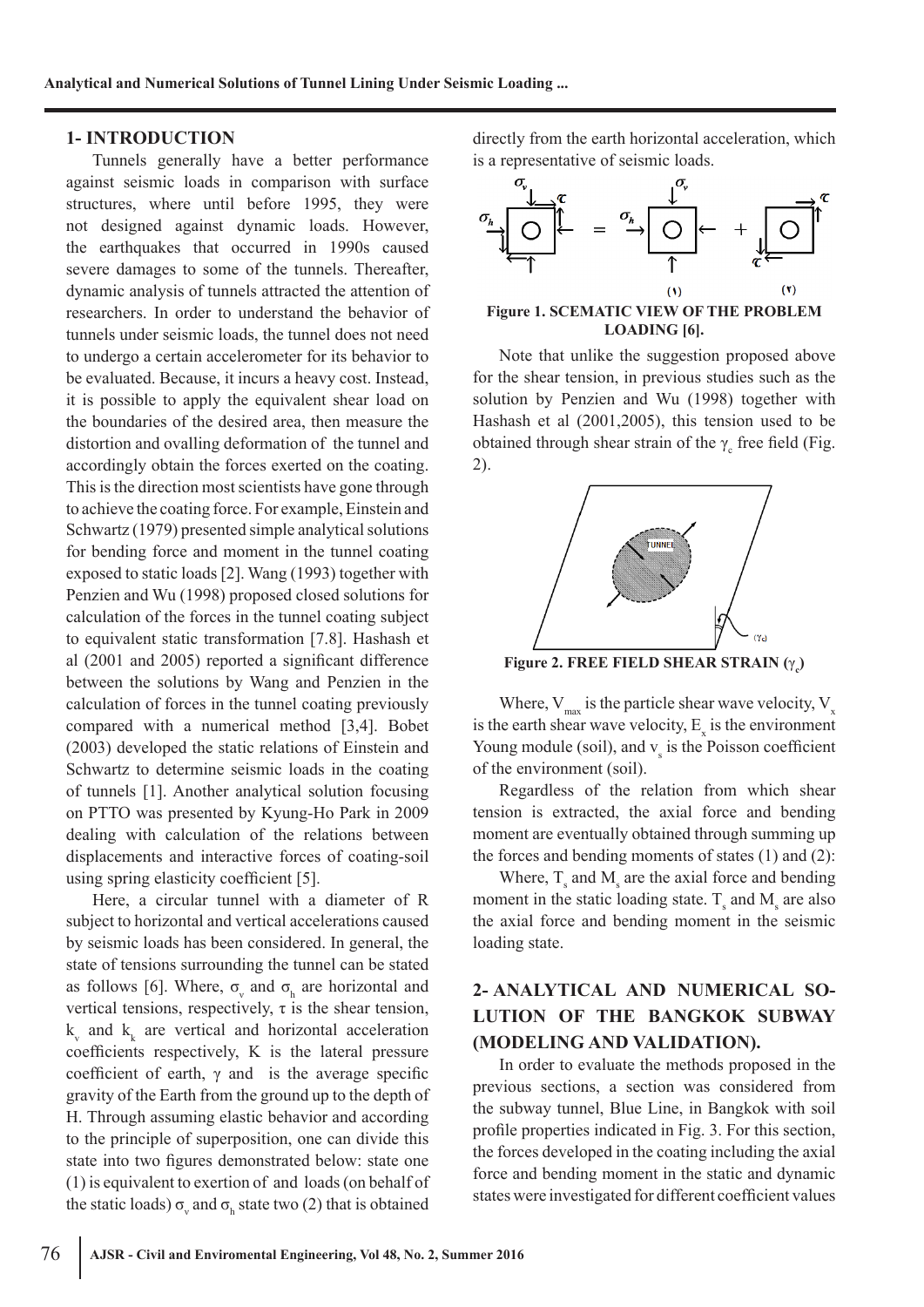of the earthquake vertical and horizontal acceleration. Since, the analytical relations, one cannot consider soil profile as layered, a set of average properties are used, according to Table (1).

Table 1. The soil properties in the analytical method

Preliminary assumptions of the modeling: 1. Flat strain conditions are applied. 2. The soil behavioral model and the concrete coating are linear elastic and massless.

For the modeling, finite difference method and FLAC2D software were used. In a model, first pressure tensions were exerted on to all of the external boundaries. Next, in another model, the shear tension was applied. The procedure of load exertion is provided in Fig. 4 and 5. Finally, the bending force and moment obtained from these two analyzers were summed together. The only slip-free conditions were considered between the tunnel coating and the surrounding soil. The properties of soil and 20 coating are provided in Tables 1 and 2. Fig. 6, 7, 8, and 9 demonstrated the bending forces and moments of the tunnel coating in two states of absence and presence of a vertical acceleration coefficient, when the tunnel is located 20 m deep in the ground.



**Figure 3. THE PROFILE OF SOIL AND THE TUN-NEL COATING.**

|  |  |  |  |  | <b>Table 1. THE SOIL PROPERTIES</b> |
|--|--|--|--|--|-------------------------------------|
|--|--|--|--|--|-------------------------------------|

| Layers      | unit                          | Poisson's | Young's                          |
|-------------|-------------------------------|-----------|----------------------------------|
|             | weight                        | ratio     | modulus                          |
|             | $\gamma$ (KN/m <sup>3</sup> ) |           | $E_{\rm g}$ (MN/m <sup>2</sup> ) |
| Fill        | 18                            | 0.38      | 10.8                             |
| Soft caly   | 16.5                          | 0.43      |                                  |
| Medium clay | 17.5                          | 0.38      | 15.4                             |

| Stiff clay      | 19.5 | 0.46 | 34.4 |
|-----------------|------|------|------|
| Medium sand     | 19.5 | 0.46 | 110  |
| Very stiff clay | 20.5 | 0.44 | 66   |
| Dense sand      | 19.5 | 0.44 | 150  |
| Very stiff clay | 20.5 | 0 44 |      |

**Table 2. THE PROPERTIES OF THE TUNNEL COATING**

| Poisson's | unit weight                      | thickness | Allowable                  |
|-----------|----------------------------------|-----------|----------------------------|
| ratio     |                                  |           | stress of                  |
|           |                                  |           | concrete                   |
|           | $E_{\circ}$ (MN/m <sup>3</sup> ) | t(m)      | $f_c$ (KN/m <sup>2</sup> ) |
| 12        | 31000                            | () 3      | 30000                      |



**Figure 4. STATIC LOADING** 



**Figure 5. SHEAR LOADING (SEISMIC)**



**Figure 6. DISTRIBUTION OF THE TOTAL AXIAL FORCE FOR DIFFERENT VALUES OF kk IN 20-M DEPTH.**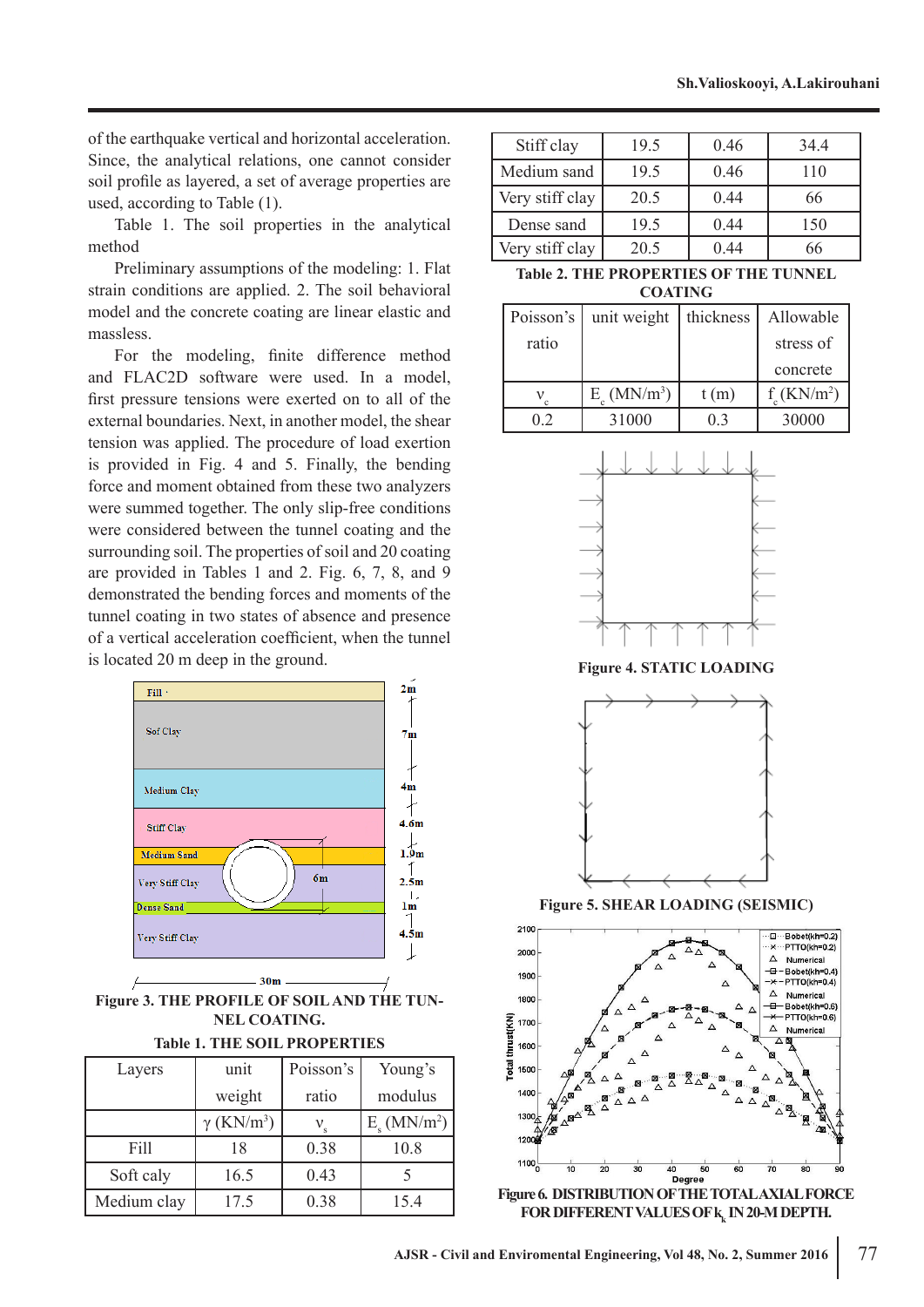

**Figure 7. DISTRIBUTION OF THE TOTAL BEND-ING MOMENT FOR DIFFERENT VALUES OF k IN 20-M DEPTH.**



**Figure 8. DISTRIBUTION OF THE TOTAL AXIAL FORCE FOR CONSTANT VALUES OF**  $\mathbf{k}_\mathbf{h}^{\mathbf{=}0.2}$  **and DIFFERENT VALUES OF kv IN 20-M DEPTH.**



**Figure 9. DISTRIBUTION OF THE TOTAL BENDING MOMENT FOR CONSTANT VALUES OF**  $\mathsf{k}_{\mathsf{h}}$ **=0.2 AND DIFFERENT VALUES OF kv IN 20-M DEPTH.**

According to Diagrams 6 and 7, a relatively good congruence can be observed between the analytical solutions and the numerical method. It is also seen that as the earthquake horizontal acceleration coefficient



**Figure 10. THE MAXIMUM ENVIROMENTAL TENSION WITH DIFFERENT VALUES OF**  $\mathbf{k}_\mathbf{h}$  **AT A DEPTH of 20 M.**



**Figure 11. THE MAXIMUM ENVIROMENTAL TEN-SION WITH CONSTANT VALUES OF**  $k_h$ **=0.2 AND DIFFERENT VALUES OF k<sub>y</sub> AT A DEPTH of 20 M.** 



**Figure 12. THE MAXIMUM ENVIROMENTAL**  STRAIN WITH DIFFERENT VALUES OF **k<sub>h</sub> AT A DEPTH of 20 M.**

increases, so does the forces developed in the coating (axial force and bending moment). However, the vertical acceleration coefficient is effective only on the axial force, though these results are not unexpected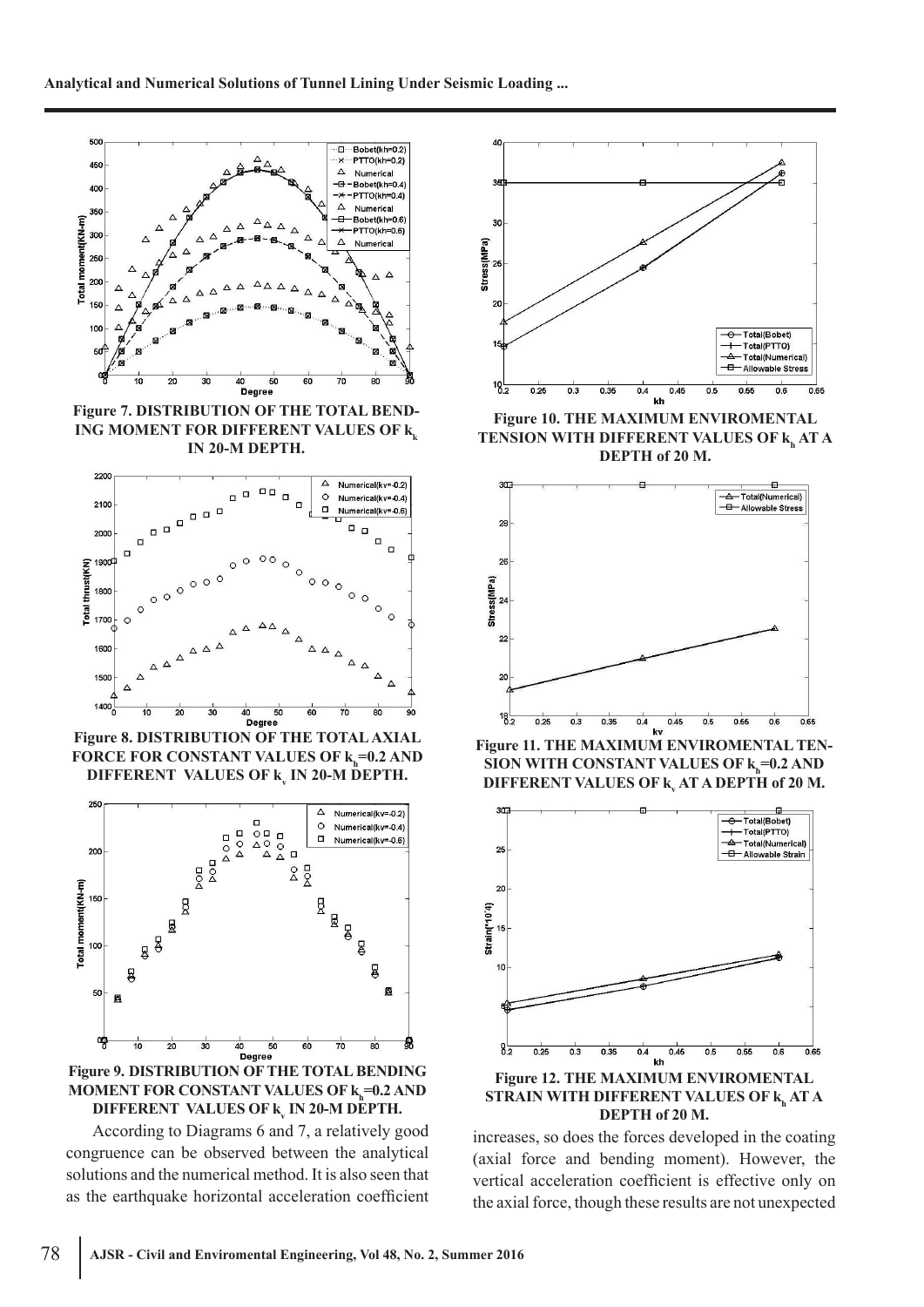

**Figure 13. THE MAXIMUM ENVIROMENTAL**  STRAIN WITH CONSTANT VALUES OF **k<sub>h</sub>=0.2 AT A DEPTH of 20 M.**

according to basic analytical relations.

On the other hand, one can obtain the environmental tensions and strains using the following relations:

Where, t is the coating thickness,  $\sigma_{\theta}^{\perp}$  is the environmental tension, and  $\varepsilon_{\theta}^{\perp}$  is the environmental strain.

Having obtained the tension and strain in the coating for different values of the influential factors in the problem and compared the allowable tension and strain, it is possible to achieve the preliminary estimation of the coating thickness or to investigate the potential failure of the coating for the current thickness. For example, for the considered problem, Fig. 10, 11, 12, and 13 reveal the value of these tensions and the strains along with the allowable values for the different potential horizontal and vertical acceleration coefficients.

According to these diagrams, as  $k<sub>h</sub>$  or the earthquake horizontal acceleration coefficient increases, the tensions approach rapidly to the allowable tension, where when this coefficients reaches 0.55, the tunnel coating is on the verge of failure. However, in this same state, the strains are still lower than the allowable limit. Given the criterion we want to use for the design of the coating and by knowing the maximum tolerated horizontal acceleration in the region, one can determine the preliminary thickness of the coating. Furthermore, considering the vertical acceleration, it is observed that for its different values, the tensions and strains are lower than the allowable limit.

### **3- CONCLUSION**

At the beginning of the paper, the trend of the

analytical solution of tunnels under situ horizontal, vertical and shear tensions was reviewed based on the elasticity theory and the amount of ovalling deformation of the tunnels' cyclic sections. Shear tensions are directly caused by the lateral movements of the earth representing the seismic loads. It was also stated that these basic relations can be used for preliminary estimation of the tunnel concrete coating thickness, though they have slight differences with each other. In order to show the applicability of these relations, we used them along with the numerical solution for specific sections of the Bangkok urban tunnel. We evaluated the effect of four factors of the earthquake horizontal and vertical acceleration, the tunnel placement depth, and the earth lateral pressure coefficient. It was observed that the earthquake horizontal acceleration and the tunnel placement depth are two important parameters in the value of the internal forces developed in the tunnel coatings. When they increase, the tensions easily reach the allowable tension threshold at which potential failure of the concrete coating can be expected. Two other important parameters are the earth vertical acceleration and the lateral pressure coefficient. The former has little effect on the tensions, but for the latter it was seen that the more distant this coefficient from the range of number one, i.e. the situ tensions away from the isotope state, then the tension developed in the coating grows.

#### **4- MAIN REFERENCES**

- [1] Bobet, A; "Effect of Pore Water Pressure on Tunnel Support During Static and Seismic Loading", Tunnelling and Underground Space Technology 18, pp. 377- 393, 2003.
- [2] Einstein, H.H. and Schwartz, C.W; "Simplified Analysis for Tunnel Supports", Journal of the Geotechnical Engineering Division ASCE 105, 1979.
- [3] Hashash, Y.M.A, Hook, J.J, Schmidt, B. and Yao, J.I.C; "Seismic Design and Analysis of Underground Structures", Tunnelling and Underground Space Technology 16, pp. 247- 293, 2001.
- [4] Hashash, Y.M.A., Park, D. and Yao, J.I.C; "Ovaling Deformations of Circular Tunnels under Seismic Loading: an update on seismic design and analysis of underground structures", Tunnelling and Underground Space Technology